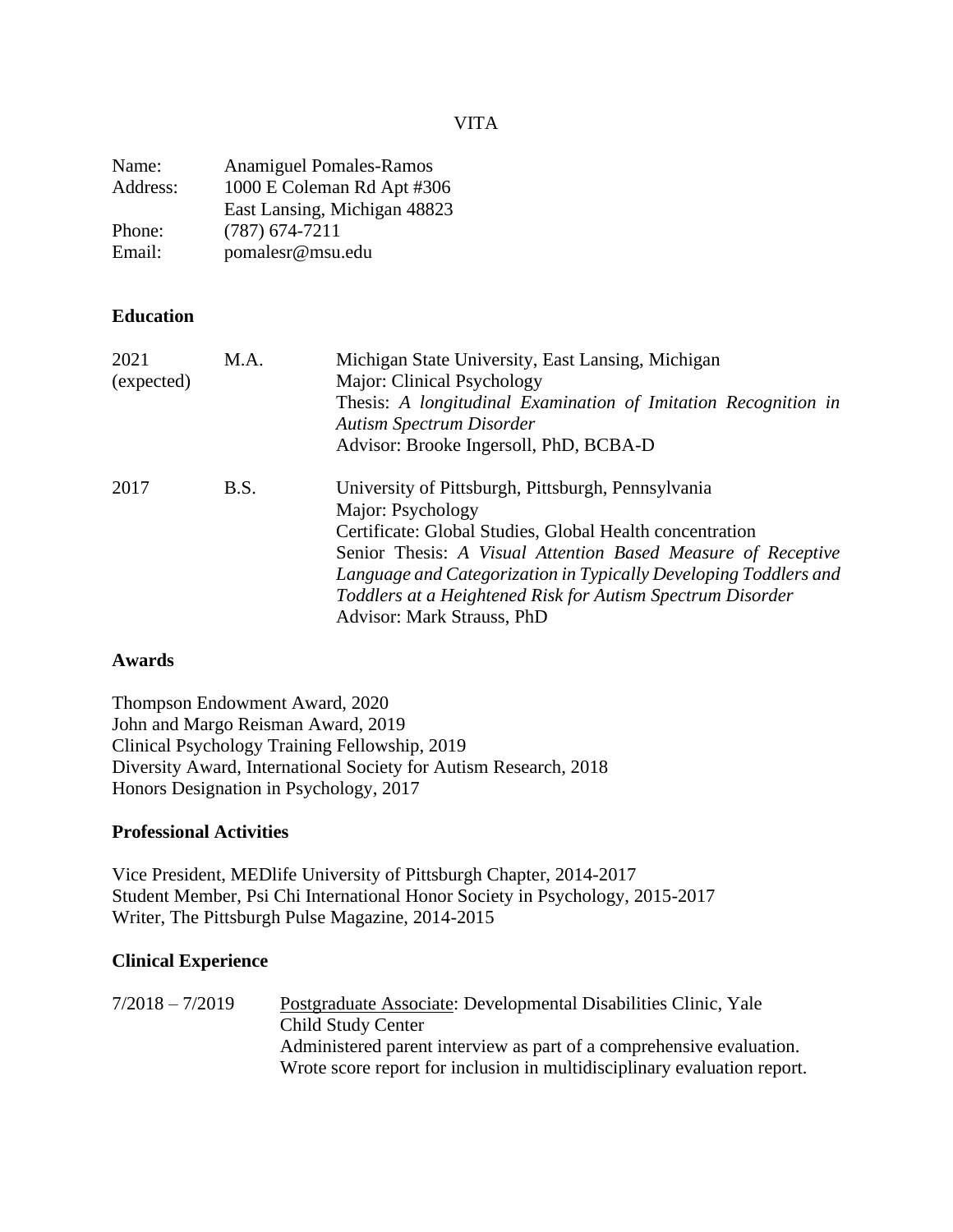|                   | Supervisors: Julie Wolf, PhD; James McPartland, PhD; Pamela Ventola,<br>PhD; Michele Goyette-Ewing, PhD.                                                                                                                                                                                                                                                                                                                                                                                                                                                                      |
|-------------------|-------------------------------------------------------------------------------------------------------------------------------------------------------------------------------------------------------------------------------------------------------------------------------------------------------------------------------------------------------------------------------------------------------------------------------------------------------------------------------------------------------------------------------------------------------------------------------|
| $7/2017 - 7/2019$ | Pivotal Response Training (PRT) Therapist: Ventola Lab, Yale<br>Child Study Center<br>Served as primary Pivotal Response Treatment (PRT) clinician for children<br>(ages 4-9) and young adults with ASD as part of research studies in the<br>Ventola Lab. Conducted group PRT play sessions for children with ASD<br>and their siblings. Provided PRT parent-coaching via telehealth services for<br>parents or caregivers of children with ASD (ages 2-7). Administered parent<br>interviews (Vineland-II and Vineland-III and the Autism Diagnostic<br>Interview-Revised). |
|                   |                                                                                                                                                                                                                                                                                                                                                                                                                                                                                                                                                                               |

# **Community Experience**

| $7/2018 - 7/2020$  | Mentor: Yale Child Study Center<br>Weekly sessions with an adult with autism spectrum disorder.<br>Supervisor: Kathleen Koenig, MSN, APRN                                                                                                                           |
|--------------------|---------------------------------------------------------------------------------------------------------------------------------------------------------------------------------------------------------------------------------------------------------------------|
| $11/2018 - 7/2020$ | <b>Volunteer:</b> Community Autism Socials at Yale (CASY)<br>Facilitated participation in social events for adults with autism spectrum<br>disorder.<br>Supervisor: Roger Jou, M.D., PhD, MPH                                                                       |
| $8/2015 - 12/2016$ | <b>Intern:</b> Hospital Elder Life Program, University of Pittsburgh Shadyside<br>Hospital<br>Identified and addressed delirium risk factors in hospitalized patients and<br>encouraged practices that alleviated existing symptoms<br>Supervision: Kevin Urda, MPH |
| $8/2014 - 4/2017$  | Mentor: Middle School Mentor, United Way of Allegheny County<br>Met weekly with middle school mentee to discuss strategies to stay in<br>school and pursue goals.<br>Supervisor: Arlene Sparks                                                                      |
| $8/2014 - 8/2015$  | Translator: Salud para Niños, Children's Hospital of University of<br><b>Pittsburgh Medical Center</b><br>Translated medical appointments for ESL (English as a second language)<br>patients and their families.<br>Supervisor: Diego Chavez-Gnecco, M.D.           |

## **Research Experience**

| $8/2019$ - present | Research Assistant: Michigan State University (MSU) Autism Lab               |
|--------------------|------------------------------------------------------------------------------|
|                    | Administer behavioral and cognitive assessments to children with ASD         |
|                    | (ages 2-8); write clinical report with assessment results; administer parent |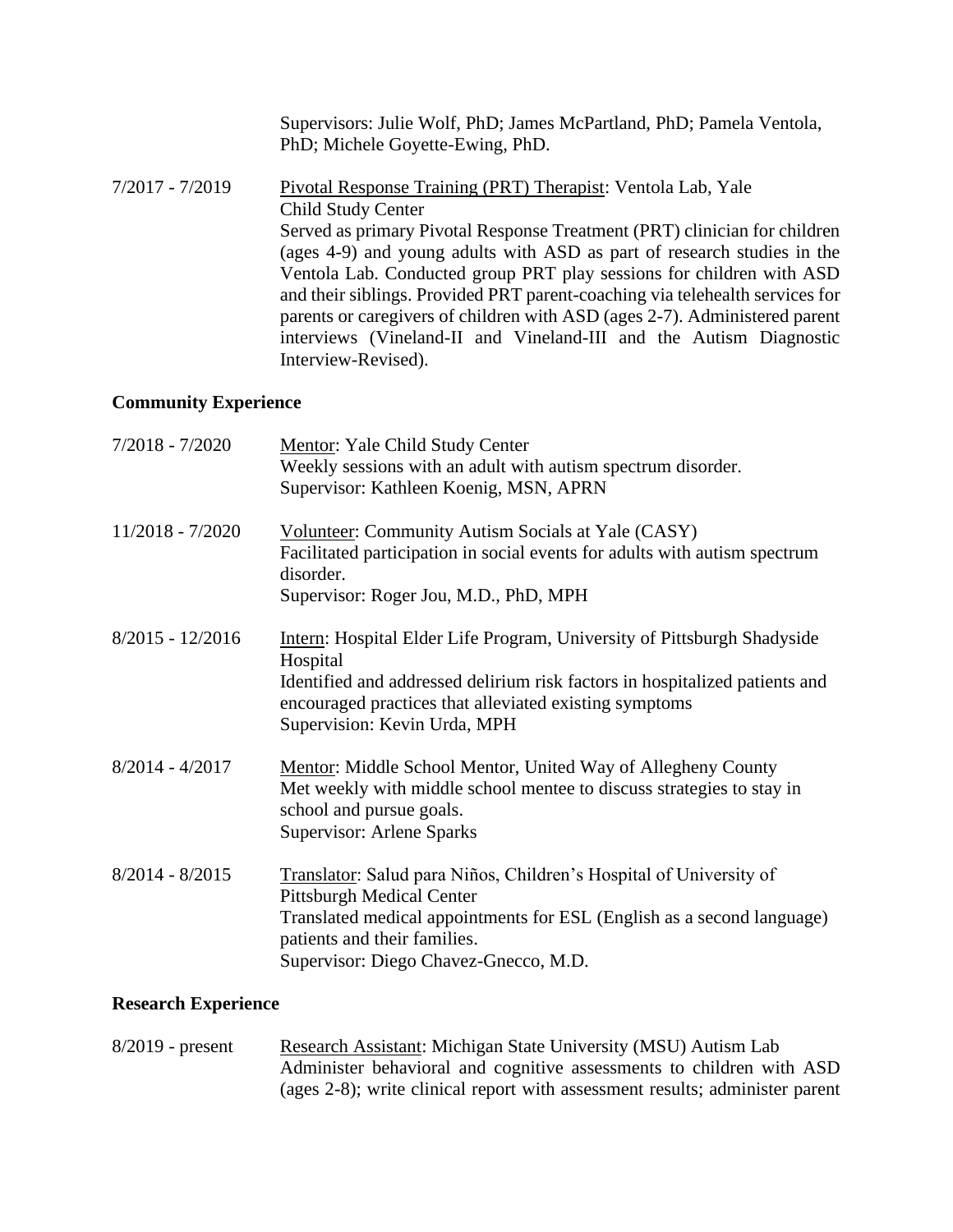interview; code non-verbal social communication skills during structured observation measure (Early-Social Communication Scales), code caregivers' fidelity of Project ImPACT intervention implementation. Supervisor: Brooke Ingersoll, PhD

7/2017 - 7/2019 Postgraduate Associate: Child Study Center, Yale School of Medicine Coordinated an online parent-training program in Pivotal Response Treatment (PRT) for families of children with ASD; assisted on projects examining the impact of PRT on language and social skills through the use of eye-tracking and fMRI, as well as the effects of oxytocin as an enhancer of response to PRT. Responsibilities included: administering direct and telehealth PRT for children with ASD (ages 2-9); administering parent interviews; conducting eye-tracking, electroencephalogram (EEG), and fMRI protocols; translating study materials to Spanish; managing study regulatory materials and storage of intranasal compounds; recruiting and scheduling assessment visits. Supervisor: Pamela Ventola, PhD; Denis Sukhodolsky, PhD

8/2014 - 4/2017 Lab Coordinator/Research Assistant: University of Pittsburgh, Pittsburgh Early Autism Study Assisted on projects examining a visual attention based measure of receptive language and categorization; identifying structural brain differences in toddlers with and without ASD using Diffusion Tensor Imaging (DTI); examining distribution of visual attention to faces in typically developing infants and infants with a heightened familial risk for ASD, as well as in adults with and without ASD. Responsibilities included: coordinating recruitment and scheduling; assisting with fMRI and eyetracking procedures; identifying, coding, and analyzing visual scanning patterns; delineating areas of interest using Tobii eye-tracking software. Supervisor: Mark Strauss, PhD; Kathryn Hauschild, PhD **Grants**

| 2020 | "Telehealth Implementation of Applied Behavior Analysis during the<br>COVID-19 Pandemic" with Straiton, D.<br>Funded by COVID-19 Small Grant from MSU College of Social Science                                      |
|------|----------------------------------------------------------------------------------------------------------------------------------------------------------------------------------------------------------------------|
| 2020 | "Community Mental Health Provider's Implementation of Applied<br>Behavior Analysis in Michigan Medicaid Programs during the COVID-19<br>Pandemic"<br>Funded by the MSU College of Social Science Early Start Program |

### **Publications**

Hauschild, K., **Pomales-Ramos, A.**, Strauss, M. (July, 2020). *The Visual Array Task: A Novel Gaze-Based Measure of Object Label and Category Knowledge.* Developmental Science.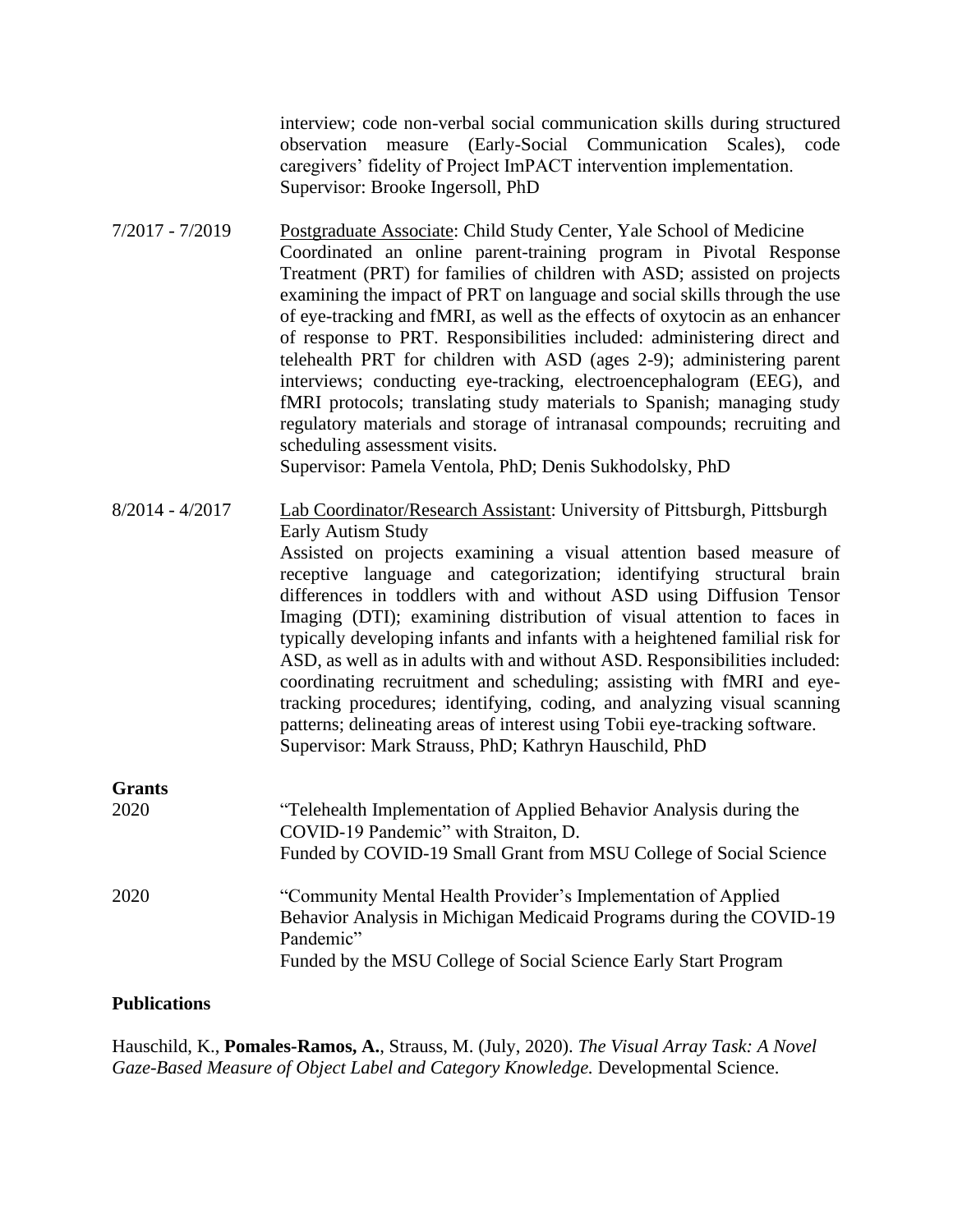- Ventola, P., **Pomales-Ramos, A.,** DeLucia, E.A. (2019). *Longitudinal cognitive and behavioral presentation of adult female with Kabuki Syndrome.* American Journal of Case Reports.
- **Pomales-Ramos, A.** (2018). Leigh Disease. In Volkmar F.R. (Ed.) *Encyclopedia of Autism Spectrum Disorders*. Springer, New York, NY.
- **Pomales-Ramos, A.** (2018). Valproate. In Volkmar F.R. (Ed.) *Encyclopedia of Autism Spectrum Disorders*. Springer, New York, NY.

#### **Conference Presentations**

- **Pomales-Ramos, A.**, Frost, K., Ingersoll, B., (May, 2020). *The Effect of Joint Attention and Imitation on Language Growth during a Parent Mediated Intervention Trial for Autism Spectrum Disorder*. Poster submitted for presentation at the International Society for Autism Research in Seattle, Washington.
- **Pomales-Ramos, A.**, Gruen, R., DeLucia, E.A., Grodberg, D., Booth, L., Ventola, P. (May, 2019). *Feasibility and Acceptability of using an Online Platform to Deliver Training in Evidence-Based, Parent-Mediated Interventions for ASD*. Poster presented at the International Society for Autism Research in Montreal, Canada.
- DeLucia, E.A., **Pomales-Ramos, A.**, Gruen, R.L., Booth, L.L. & Ventola, P.E. (May, 2019). *Variation between Clinician and Parent Report Outcomes Following a Trial of Pivotal Response Treatment.* Poster presented at the International Society for Autism Research Annual Meeting, Montreal, Canada.
- Gruen, R. L., DeLucia, E. A., **Pomales-Ramos, A.**, Booth, L. L., & Ventola, P. E. (May, 2019). *Relationships Between Child Factors and Parental Mental Health Symptoms*. Poster presented at the International Meeting for Autism Research. Montreal, Canada.
- Hauschild, K., **Pomales-Ramos, A.**, Strauss, M. (May, 2018). *A Novel Gaze-Based Measure of Object Label Knowledge in Toddlers at a Heightened Familial Risk for Autism Spectrum Disorder*. Flash talk at the International Congress of Infant Studies in Philadelphia, Pennsylvania.
- **Pomales-Ramos, A.**, Sukhodolsky, D., DeLucia, E.A., Kautz, C., Gruen, R., Booth, L., Ventola, P. (May, 2018). *Reduction in Restrictive and Repetitive Behaviors following Pivotal Response Treatment*. Poster presented at the International Society for Autism Research in Rotterdam, Netherlands.
- DeLucia, E.A., Pelphrey, K., **Pomales-Ramos, A.**, Gruen, R., Kautz, C., Booth, L., Ventola, P. (May, 2018). *Sex Differences in Clinical Presentation Among Children with Autism Spectrum Disorder.* Poster presented at the International Society for Autism Research in Rotterdam, Netherlands.